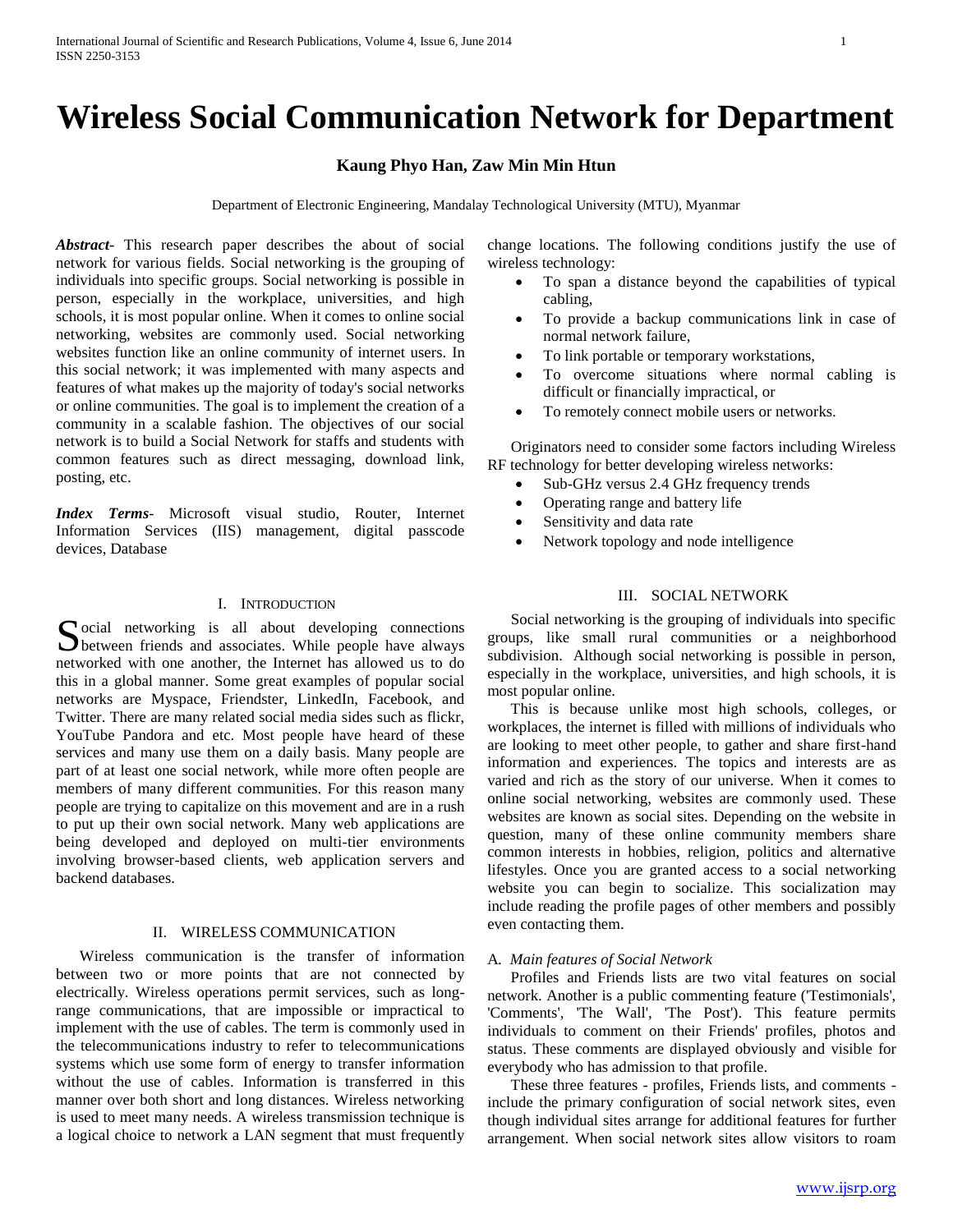from Friend to Friend and communicate with anybody who has a visible profile, the primary use form is driven by pre-existing friend groups. People take part in social network sites with their friends and use the unlike messaging tools to hang out, share cultural articles and concepts, and communicate with one another.

## B. *Potential Benefits of Social Network for Department*

 Contact with students and staffs can be difficult for controlling. Social networking websites make an opportunity for management to have faster contact with their attendants. If there is a subject that requires immediate attention, a teacher can send a message through social networking websites to students and staffs without time-wasting. Moreover teachers or Head of Department can make announcements and give information to students at one sit-time through over social network.

 Social networking websites reduce the amount of time it takes to be completed because they cut down the amount of time it takes for teachers, classmates and staffs to contact each other. Information is easily found through the network. Social networking websites can be one of the fastest ways to obtain information. "Organizations are actively leveraging the influence of social networks to find new teaching and communication opportunities, new groups of like-minded individuals and departments, and new sources of industry specific wisdom, advice and expertise" (Wilson, 2009). Social networking websites allow department to find and share information about different studying strategies and methods.

 Among the benefits of social networking in the department presence can be maintained. Social networks can act as an advertising or announcement tool to help the department reach out to both students and customers. Wilson (2009) says "a logical extension of this is to students to spend their entire day maintaining the sanctioned department presence on several social network sites, acting as a department's 'voice'.

## C*. Local information sharing*

 Online social networks (OSNs) represent an unlimited technique to share information, but the very impermanent nature of the information in OSNs is such that if should somebody would like to share data on the long term, he has to place it on his account and periodically makes notifications aiming the new point. In addition, when data is meant to be shared among biologically close people, in reach of a local area network (LAN) for instance, there is no reason for that data to be uploaded to the Internet (at the often low WAN bandwidth), to be then downloaded once more locally. This would rely on the Internet infrastructure while the LAN infrastructure is perfectly adapted and sufficient here.

# IV. DEPARTMENT SOCIAL NETWORK

 Department Social Network is an offline social networking service. It was built on C# language, ASP.NET and SQL server combined with IIS management. It can help the students and teachers get to know one another and also department administrations. It has affected the social life and activity of students and staff in various ways. With its availability on many mobile devices, laptops, tablets and other passcode devices that allow users to continuously stay in touch with each other as long as there is access to the social network.



**Figure 1.1 Main Page of Department Social Network**

| Findex +<br>Welcome to ELECTRONICS DEPARTMENT - 4 |                                                       | $ \Box$                                                                                                                                                                 |
|---------------------------------------------------|-------------------------------------------------------|-------------------------------------------------------------------------------------------------------------------------------------------------------------------------|
|                                                   | http://localhost:3633/EC/Default.aspx                 | $\Phi$ - Ask.com<br>$\uparrow$ - $C$<br>$\mathsf{Q}$<br>合日<br>o                                                                                                         |
| $kq \cdot  Q$ .                                   | Translate -<br>Search (A)<br>v                        | <b>O</b> Games <b>C</b><br>+ PI KMPlayer PE Hot KMP news . El Facebook . A Amazon W YouTube TI Weather . - CNN - Pi Games . El Personas El Celebrity . Op Options . 2 . |
|                                                   | <b>ELECTRONICS</b>                                    | Einal<br>Password                                                                                                                                                       |
|                                                   | <b>DEPARTMENT</b>                                     | Log In<br><b>Forget your personnel</b>                                                                                                                                  |
|                                                   |                                                       | Sign Up                                                                                                                                                                 |
|                                                   | Connect with friends and the                          | If a fine and always will be.                                                                                                                                           |
|                                                   | campus around you on<br><b>ELECTRONICS DEPARTMENT</b> | Your Name                                                                                                                                                               |
|                                                   |                                                       | Your Email                                                                                                                                                              |
|                                                   | See photos and updates from friends in<br>news feed.  | Re-enter Email                                                                                                                                                          |
|                                                   | Share what's new in your life on your<br>timeline.    | Birthday                                                                                                                                                                |
|                                                   |                                                       | $v$ Year $v$<br>Day v Month                                                                                                                                             |
|                                                   | $\sim$                                                | ○ Female ○ Male<br>By cloting Sign Up, you agree to our Term and that you have<br>raid our Data Lise Roley.                                                             |
|                                                   |                                                       | <b>Sign Up</b>                                                                                                                                                          |
|                                                   |                                                       |                                                                                                                                                                         |

**Figure 1.2 Registration Page of Department Social Network**

## A**.** *Registration*

 Users must register before using the site, after which they may create a personal profile, add other users as friends, exchange messages, and receive automatic notifications.

#### B. *Create Profile*

 Users can create profiles with photos, lists of personal interests, contact information, and other personal information.

#### C. *Messaging*

 Users can directly communicate with each other using several different methods (including a special email address, text messaging, or through the website or mobile app).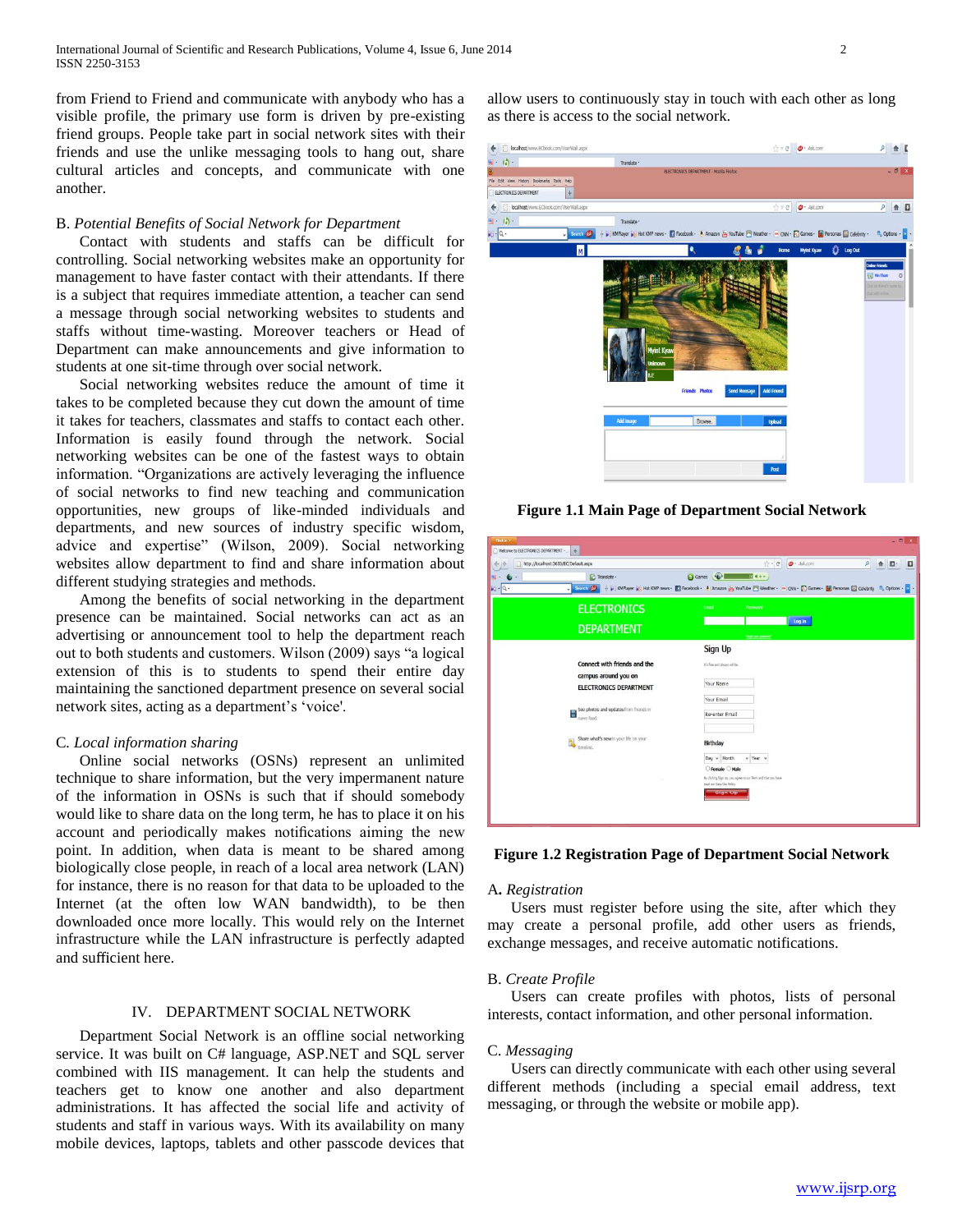International Journal of Scientific and Research Publications, Volume 4, Issue 6, June 2014 3 ISSN 2250-3153

#### D. *Privacy*

 Users can choose their own privacy settings and choose who can see specific parts of their profile. Privacy is one of the first matter that arises up to mind when introducing any new idea in the region. The concept of offline social network, because of the fact that there is no connection with the Internet, offers possibly better guarantees than online social networks with esteem to privacy. However, Offline Social Networks need to account for such agreements while being designed.

## E. *Trust and Security*

 Outside privacy, a main for approval and achievement of an application is the trust that users can set on the service provider. When trust obviously relies on adjustable metrics, even feelings from one user to another, being able to deliver a provable means that privacy and security are respected and that the server follows the initial pronouncement is definitely an advantage for a wide adoption. Open source approaches clearly provide this advantage over closed and registered software that code can be checked out by anyone, and that privacy breaks can be detected

192 168 0 2/100

and fixed earlier, due to the potential amount of people attracted in a specified project.

## V. SETUP PROCEDURE

 For wireless connection, social network implemented a Router inside the sever engine by utilizing the facility in server's federated functionality.Router can transmit and receive data from server PC and other devices. And database tables were built into the Server PC to produce and store database input/output. It combined with the IIS Server to get nicknames and passwords for clients and other digital code devices. After making setups social network was tested with mobiles, laptops, tablets and so on for wireless communication.

 For wired connection, social network connected PC which used as server with Rj45 cable to other PCs or clients by the help of switch.And set the Static IP on server (example 192.168.0.x). To gain wire connection, established one of static IP on the gateway box of sever that must not conflict server IP. After being these steps, network can be used as wireless or wired social communication network.



**Figure 1.3 Form of Department Social Network on mobile**

#### A. *Implementing the Database*

 In this system the database is implementing by using the following tables.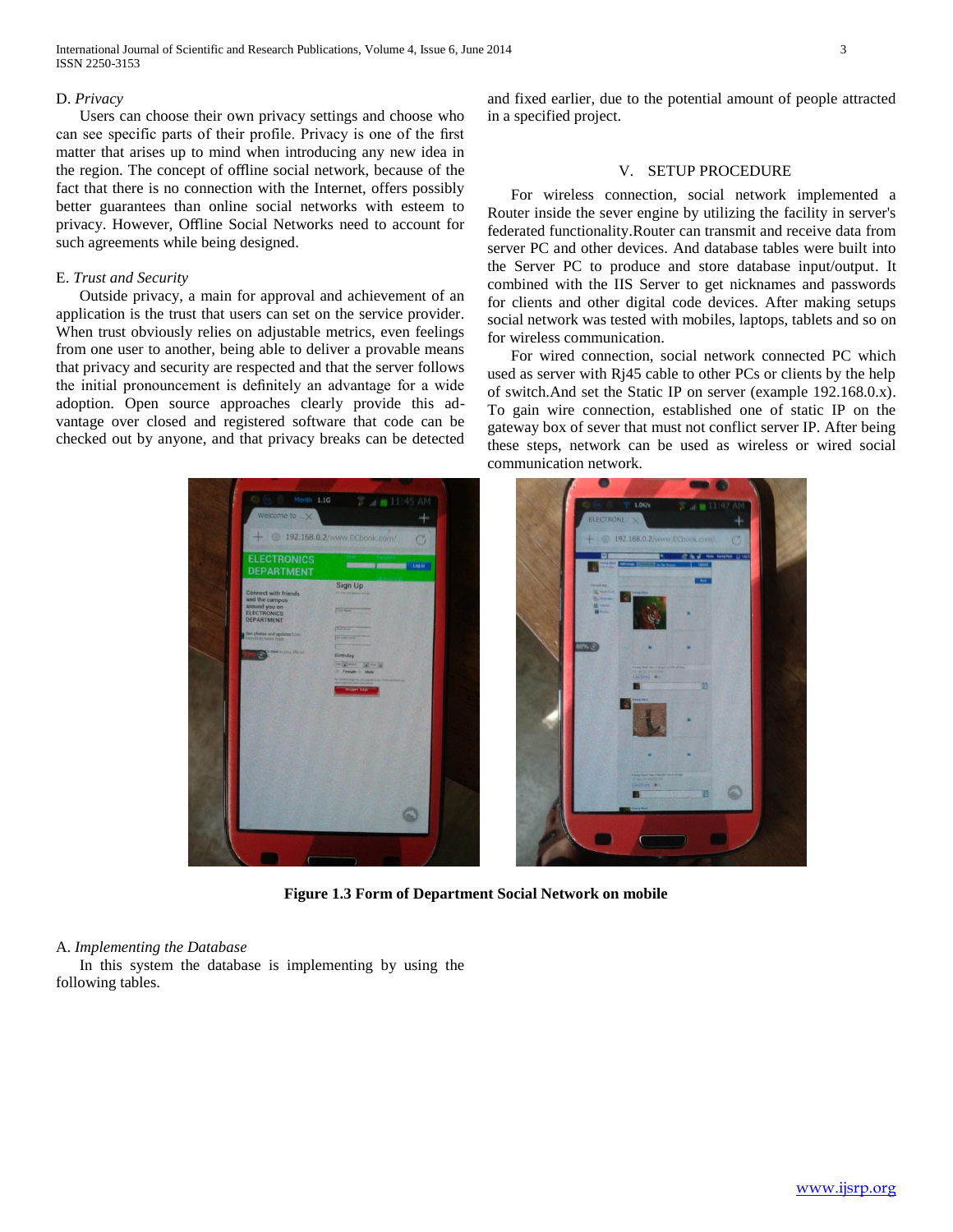International Journal of Scientific and Research Publications, Volume 4, Issue 6, June 2014 4 ISSN 2250-3153

|   | Column Name     | Data Type    | Allow Nulls             |
|---|-----------------|--------------|-------------------------|
| P | UserID          | bigint       |                         |
|   | <b>UserName</b> | nvarchar(50) |                         |
|   | PrimaryEmail    | nvarchar(50) | 門                       |
|   | LoginPassword   | nchar(10)    | V                       |
|   | ProfileImage    | nvarchar(50) | V                       |
|   | CoverImage      | nvarchar(50) | V                       |
|   | Gender          | nvarchar(50) | $\blacktriangledown$    |
|   | Birthday        | datetime     | V                       |
|   | Education       | nvarchar(50) | V                       |
|   | Mobile          | nvarchar(50) | $\overline{\mathsf{v}}$ |
|   | Status          | char(10)     | V                       |

# **Table 2.1: User Profiles Table**

|  | Column Name        | Data Type | Allow Nulls |
|--|--------------------|-----------|-------------|
|  | CommentID          | bigint    |             |
|  | PostID             | bigint    |             |
|  | <b>UserID</b>      | bigint    |             |
|  | CommentDate        | datetime  |             |
|  | <b>UserComment</b> | text      |             |

**Table 2.2: Comment Table**

|   | Column Name    | Data Type     | <b>Allow Nulls</b>       |
|---|----------------|---------------|--------------------------|
| 8 | PostID         | bigint        |                          |
|   | UserID         | bigint        | $\overline{\mathcal{L}}$ |
|   | PostDate       | datetime      | V                        |
|   | PostText       | nvarchar(MAX) | V                        |
|   | PostImage1     | nvarchar(MAX) | V                        |
|   | PostImage2     | nvarchar(MAX) | V                        |
|   | PostImage3     | nvarchar(MAX) | $\blacktriangledown$     |
|   | PostImage4     | nvarchar(MAX) | $\overline{\mathcal{L}}$ |
|   | Privancy       | nvarchar(10)  | $\overline{\mathsf{v}}$  |
|   | OriginalPostID | bigint        | V                        |

**Table 2.3: Post Table**

| Column Name | Data Type     | <b>Allow Nulls</b>       |
|-------------|---------------|--------------------------|
| MessageID   | bigint        |                          |
| FromUserID  | bigint        | $\checkmark$             |
| ToUserID    | bigint        | $\overline{\mathsf{v}}$  |
| MessageText | nvarchar(MAX) | $\overline{\mathcal{A}}$ |
| MessageDate | datetime      | $\overline{\mathcal{A}}$ |
| Status      | nvarchar(10)  |                          |

**Table 2.4: Message Table**

## VI. CREATING THE RELATIONSHIPS

 Once all the tables are completed, create all the relationships. For this set of tables, have relationships between the following tables as shown in Figures.



dbo PostData PostID, dbo PostData UserID, dbo UserData UserName, dbo UserData ProfileImage,<br>dbo PostData PostDate, dbo PostData PostImage1, dbo PostData PostImage2, dbo PostData PostImage2,<br>dbo PostData PostImage4, dbo Pos FROM

# **.Figure 1.3 Relationship between server Profiles Table and Post Table**





## VII. CONCLUSION

 Social networking has become a driving force on the Internet. Many people are part of at least one social network, while more often people are members of many different communities. For this reason many business people are trying to capitalize on this movement and are in a rush to put up their own social network.